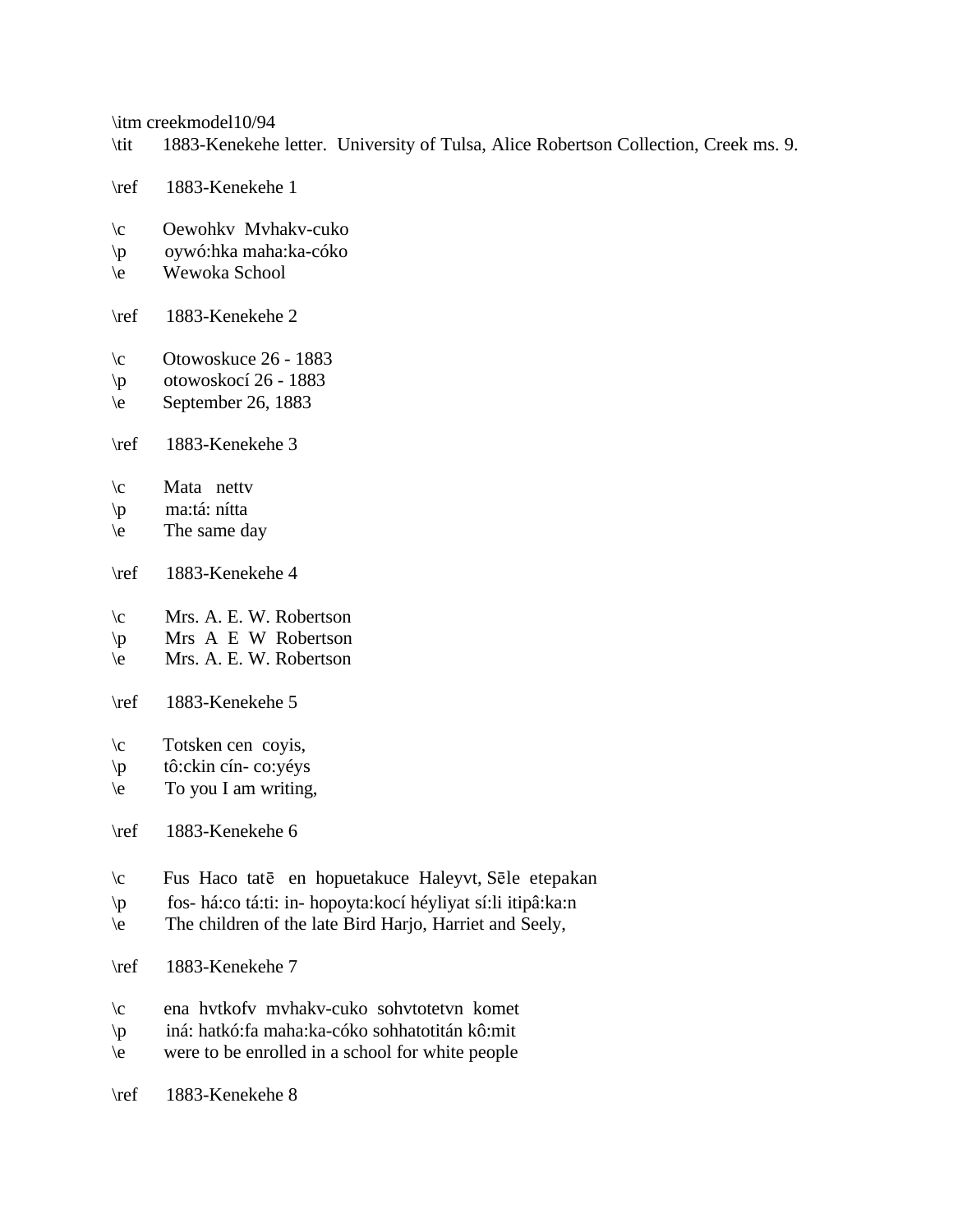- \c fackat [?] Akensv [?] es vkerricet omiyvnkis,
- \p \ is- akí££eycít o:mayánkeys
- \e but knowing it is full, we considered sending them to Arkansas
- \ref 1883-Kenekehe 9
- \c em vhakv cokvt pum oricekot omen,
- \p im- aha:ka- có:kat pom- o£éycikot o:mín
- \e but are rather short on school supplies,
- \ref 1883-Kenekehe 10
- $\c$  cēmen cem en honris.
- \p cí:min cim- in- hôn£eys
- \e so we seek your help.
- \ref 1883-Kenekehe 11
- $\c$  Estvt mvhakv-cuko hēret omēs, kometskat pun heckuecetskvrēn cen pohis.
- \p ístat maha:ka-cóko hì:ñ£it o:mí:s ko:mícka:t pon- hickóycícká£i:n cín- po:héys
- \e We ask that you determine which school would be appropriate and let us know.
- \ref 1883-Kenekehe 12
- $\c$  Hiyomat vtotety pum etetakēt omat omen okis.
- \p heyyô:ma:t atotitá pom- ititá:ki:t ô:ma:t o:mín o:kéys
- \e We are ready to send them now.
- \ref 1883-Kenekehe 13
- $\c$  Cēme cen hopuetake tis atutetskē tayat etvpomēn mvhakv cukon pun \p cí:mi cin- hopoytá:ki -teys atóticki: tâ:ya:t i:tapó:mi:n maha:ka- cókon pon-
- $\c$  heckuecetskvrēn okis.
- \p hickóycícká£i:n o:kéys
- \e Please find for us a school that you would send your own children to.
- \ref 1883-Kenekehe 14
- $\c$  Mohmet mvhakv-cokv, cokv ohhonayv vpvkēn pun heckuecetskvrēs.
- \p móhmit maha:ka-cóko có:ka ohhoná:ya apáki:n pon- hickóycícká£i:s
- \e Can you also provide us a book of reading lessons.
- \ref 1883-Kenekehe 15